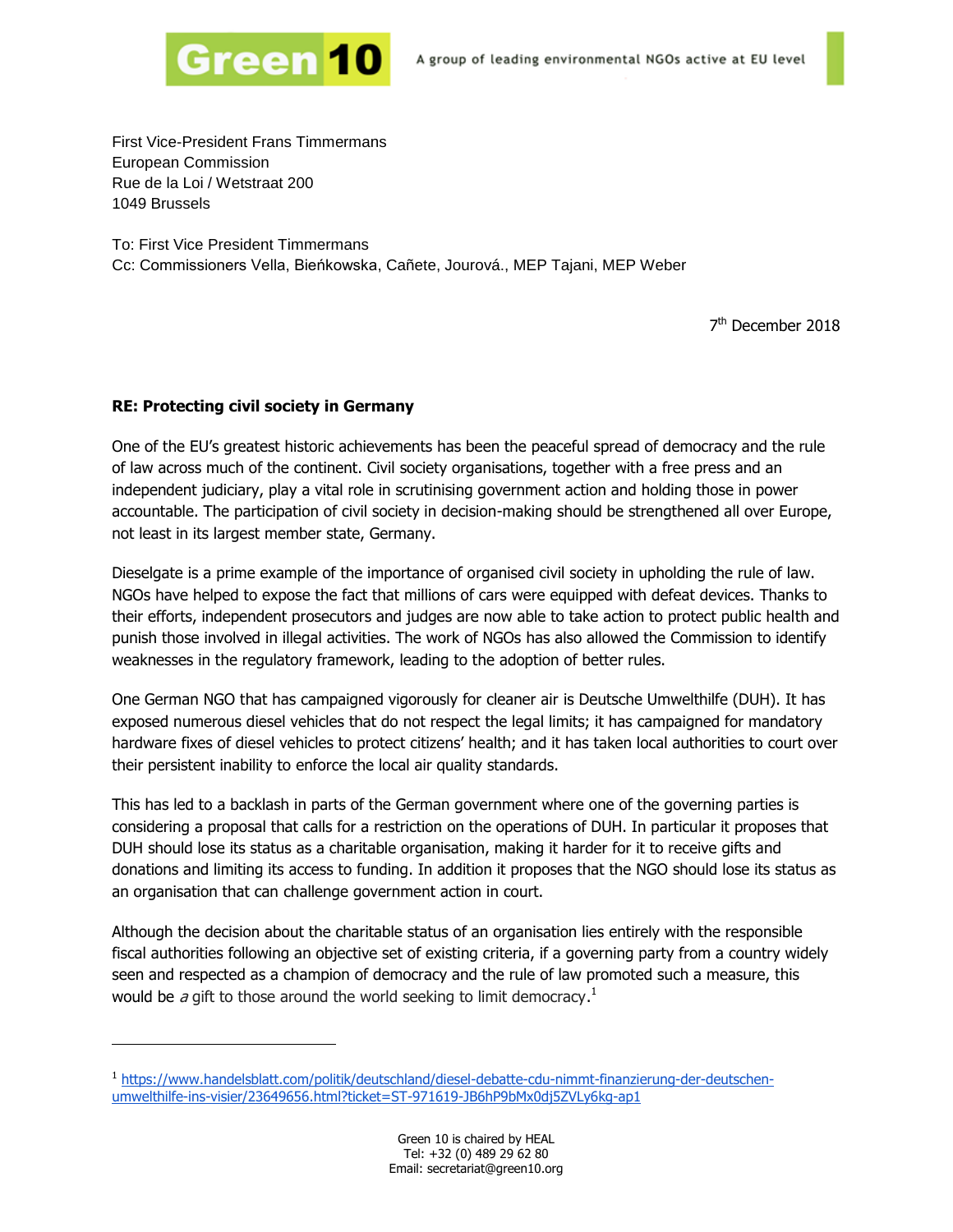

As some of the EU's largest environmental networks, we are concerned. At stake is not whether politicians of different colours and convictions should always agree with NGOs, their messages or their style; at stake is whether NGOs retain the ability to criticise and challenge corporate and government actions without facing reprisals.

The European Commission has spoken out on many occasions in defence of democracy, civil society and the rule of law. You have over the years taken decisive action in a number of high profile cases. It would be clearly inappropriate for any EU governments to attempt to restrict NGOs' access to courts and their access to funding in this way. Furthermore, in this case it would put Germany in clear violation of the Aarhus Convention.<sup>2</sup>

We therefore ask you to monitor the situation in Germany closely and to convey the message that proceeding in the proposed direction would be incompatible with the EU's values as well as international legal obligations. We remain at your disposal to provide you with any additional information you might require.

Kind regards,

-

Genon K. Jensen

Executive Director of Health and Environment Alliance (HEAL)

Also on behalf of the following Green 10 Directors:

Green <mark>10</mark>

Angelo Caserta, Birdlife Europe Mark Fodor, CEE Bankwatch Network Wendel Trio, Climate Action Network (CAN) Europe Jeremy Wates, European Environmental Bureau (EEB) Jagoda Munic, Friends of the Earth Europe Jorgo Riss, Greenpeace European Unit Andrea Lichtenecker, Naturefriends International William Todts, Transport and Environment Ester Asin, WWF European Policy Office

 $2$  Article 3, paragraph 8, of the Aarhus Convention states that "Each Party shall ensure that persons exercising their rights in conformity with the provisions of this Convention shall not be penalized, persecuted or harassed in any way for their involvement. …"